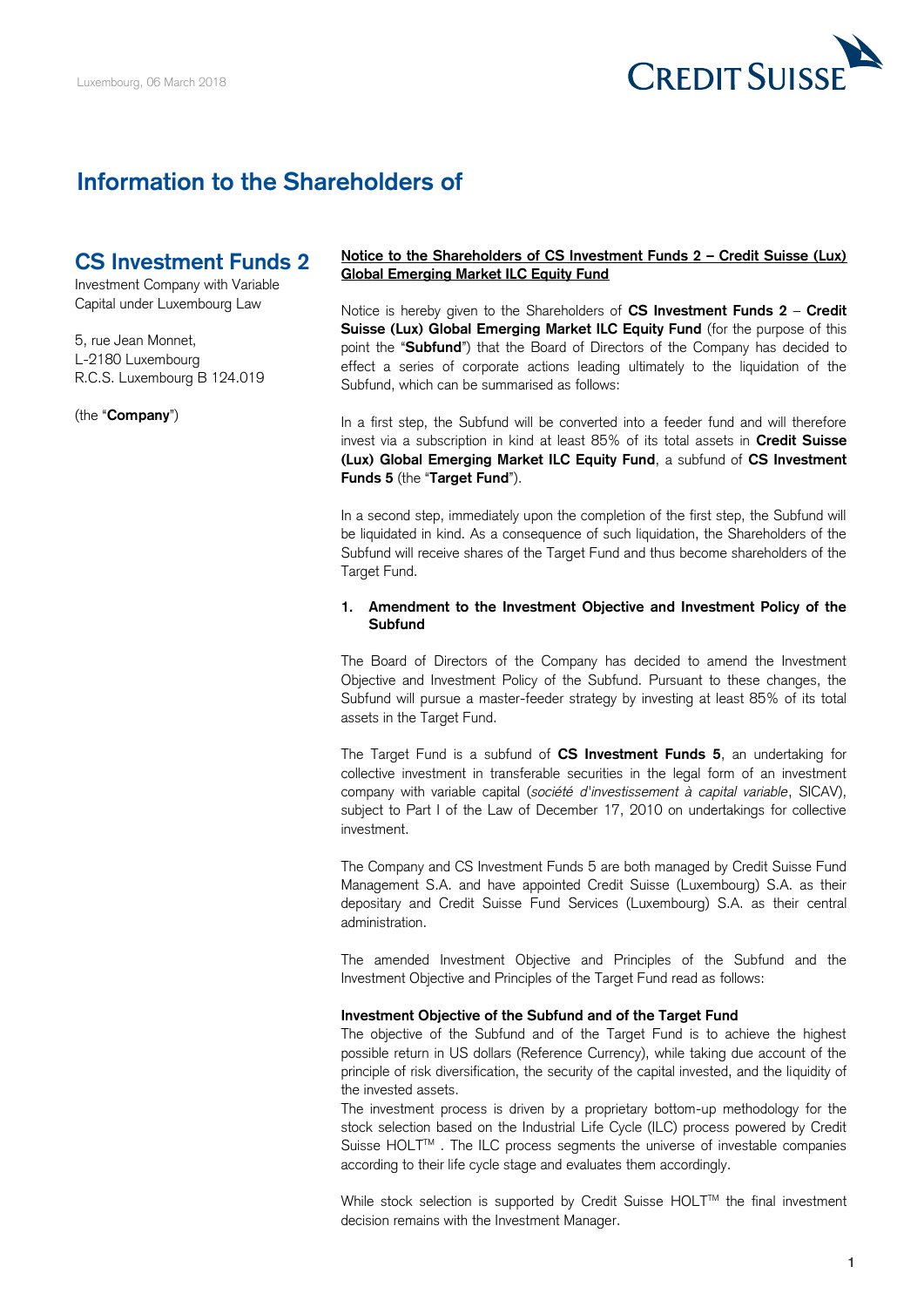

# **Investment Principles of the Subfund**

 In order to realize its investment objective, the Subfund pursues a master-feeder strategy. At least 85% of the Subfund's total assets shall be invested in Credit Suisse (Lux) Global Emerging Market ILC Equity Fund, a subfund of CS Investment Funds 5 (the "Target Fund").

 CS Investment Funds 5 is an undertaking for collective investment in transferable securities in the legal form of an investment company with variable capital (*société*  17, 2010. It has appointed Credit Suisse Fund Management S.A. as its *d'investissement à capital variable*, SICAV), subject to Part I of the Law of December management company.

 The Subfund may hold up to 15% of its total net assets in liquid assets in the form of sight and time deposits with first-class financial institutions and money-market instruments which do not qualify as transferable securities and have a term to maturity not exceeding 12 months, in any convertible currency.

#### **Investment Principles of the Target Fund**

 At least two-thirds of the Target Fund's assets are invested in equities and equity- type securities (American depository receipts [ADRs], global depository receipts certificates, etc.) of companies which are domiciled in or carry out the bulk of their business activities in emerging countries worldwide. In this context, emerging countries and developing markets are defined as countries which are not classified by the World Bank as high income countries. In addition, high income countries may also be considered as emerging countries and developing markets if deemed appropriate by the Management Company in the context of a Target Fund's [GDRs], profit-sharing certificates, dividend rights certificates, participation which are included in an emerging market financial index of a leading service provider investment universe.

 on a worldwide basis and in any currency, in sight deposits or other deposits callable as per section 1) f) of Chapter 6 "Investment Restrictions", or in money market instruments as per section 1) h) Chapter 6 "Investment Restrictions", or in other In addition, the Target Fund may in particular invest up to one-third of its total assets, liquid instruments.

 For hedging purposes and in the interest of the efficient management of the portfolio, the aforementioned investments may also be effected by way of derivatives, such as futures and options on equities, equity-type securities and equity indices of companies which are domiciled in or carry out the bulk of their business activities in emerging countries worldwide, provided the limits set out in Chapter 6, "Investment Restrictions", are observed.

 In addition, the Target Fund may – subject to the investment principles set out above – invest in structured products (certificates, notes) on equities, equity-type securities, equity baskets and equity indices of companies in emerging countries worldwide that are sufficiently liquid and issued by first-class banks (or by issuers that offer investor protection comparable to that provided by first-class banks). These structured products must qualify as securities pursuant to Art. 41 of the Law of December 17, 2010. These structured products must be valued regularly and transparently on the basis of independent sources. Structured products must not entail any leverage effect. As well as satisfying the regulations on risk spreading, the equity baskets and equity indices must be sufficiently diversified.

 Furthermore, to hedge currency risks and to gear its assets to one or more other currencies, the Target Fund may enter into forward foreign exchange and other currency derivatives in accordance with section 3 of Chapter 6, "Investment Restrictions" of the prospectus of the Target Fund.

 The indices on which such derivatives are based shall be chosen in accordance with Art. 9 of the Grand-Ducal Decree of February 8, 2008.

 Liquid assets held by this Target Fund in the form of sight and time deposits, together with debt instruments which generate interest income and UCITS which themselves invest in short-term time deposits and money market instruments may not exceed 25% of the Target Fund's net assets.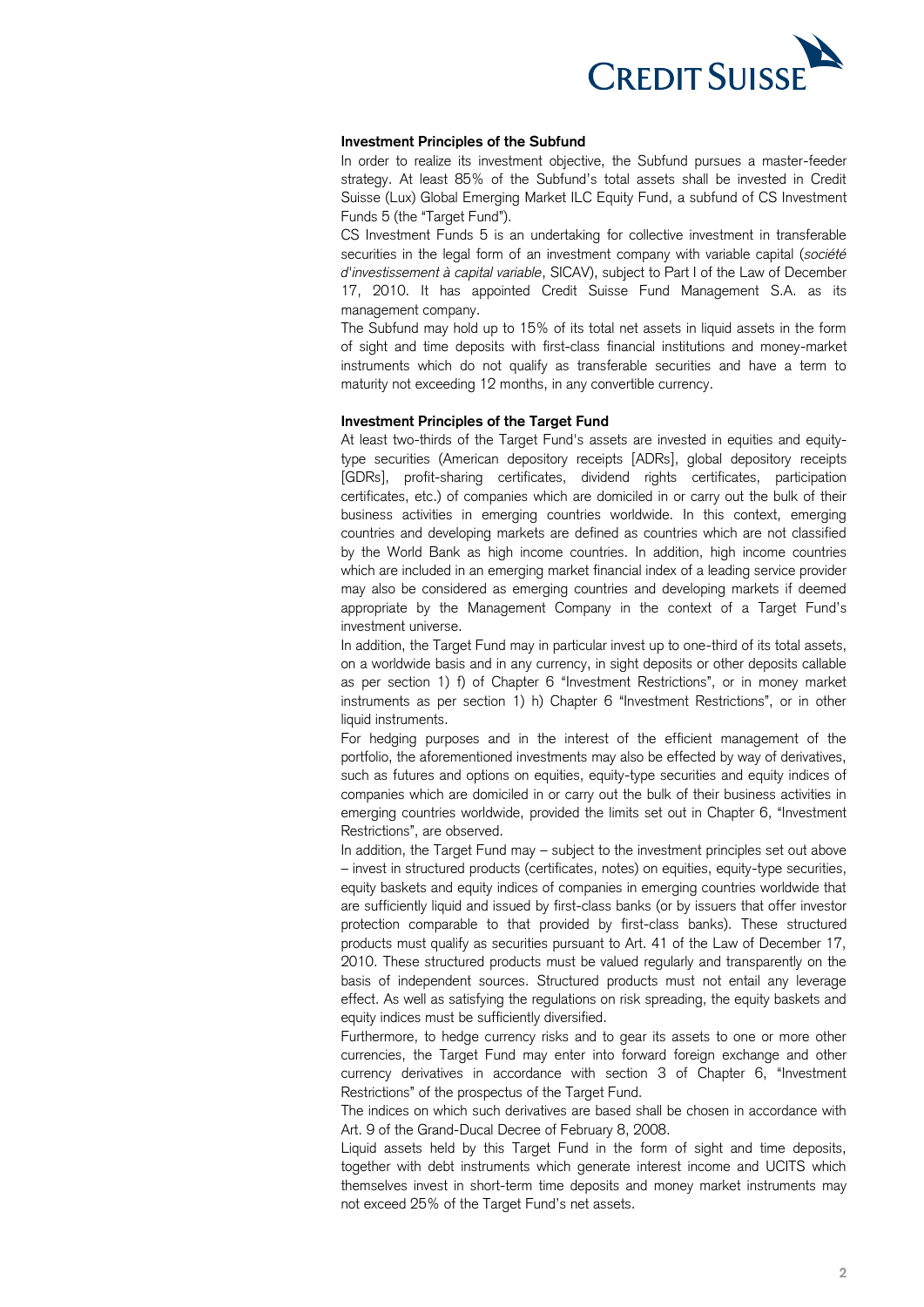

#### **Share Classes**

 The Shares of the Subfund will be invested in the following Share classes of the Target Fund:

# **Subfund**

#### **CS Investment Funds 2**

 **Credit Suisse (Lux) Global Emerging Market ILC Equity Fund** 

| <b>Class</b><br>(Currency) | <b>ISIN</b>  | <b>Maximum</b><br>Management<br>Fee $(p.a.)$ | Ongoing<br>charge<br>(as per the KIID) Indicator | <b>Synthetic Risk Performance</b><br>and Reward | Fee |
|----------------------------|--------------|----------------------------------------------|--------------------------------------------------|-------------------------------------------------|-----|
| <b>BUSD</b>                | LU0456267680 | 1.92%                                        | 1.94%                                            | 6                                               | n/a |
| EB USD                     | LU0456268142 | $0.90\%$                                     | 1.00%                                            | 6                                               | n/a |
| <b>IB USD</b>              | LU0456267847 | 0.90%                                        | 1.25%                                            | 6                                               | n/a |
| UB USD                     | LU1138699175 | 1.50%                                        | 1.49%                                            | 6                                               | n/a |
| UBH CHF                    | LU1144422166 | 1.50%                                        | 1.49%                                            | 6                                               | n/a |

# **Target Fund**

#### **CCS Investment Funds 5**

 **Credit Suisse (Lux) Global Emerging Market ILC Equity Fund** 

| <b>Share</b><br><b>Class</b><br>(Currency) | <b>ISIN</b>          | <b>Maximum</b><br>Management<br>Fee $(p.a.)$ | Ongoing<br>charge<br>(as per the KIID)* <b>Indicator</b> | <b>Synthetic Risk Performance</b><br>and Reward | Fee |
|--------------------------------------------|----------------------|----------------------------------------------|----------------------------------------------------------|-------------------------------------------------|-----|
| <b>BUSD</b>                                | LU1692115071         | 1.92%                                        | 1.94%                                                    | 6                                               | n/a |
| EB USD                                     | LU1692110783         | $0.90\%$                                     | 1.00%                                                    | 6                                               | n/a |
| <b>IB USD</b>                              | LU1692115402         | $0.90\%$                                     | 1.25%                                                    | 6                                               | n/a |
| UB USD                                     | LU1692111088         | 1.50%                                        | 1.49%                                                    | 6                                               | n/a |
|                                            | UBH CHF LU1692111328 | 1.50%                                        | 1.49%                                                    | 6                                               | n/a |

**\*** The ongoing charge figure is based on estimated expenses.

 Shareholders should note that the indicated management fee and ongoing charges of the Subfund reflect the situation prior to the subscription in kind. For the duration of the master-feeder structure, no management fee will be charged at the level of the Subfund in addition to the management fee charged at the level of the Target Fund. Furthermore, neither the Subfund nor the Target Fund charges a performance fee.

#### **Investor Profile**

 The Target Fund is suitable for investors wishing to participate in the development of equity markets in emerging countries worldwide. Investors will be looking for a diversified exposure to companies in this economic area.

 As the investments are focused on equities – which can be subject to wide fluctuations in value – investors should have a medium to long investment horizon.

 PricewaterhouseCoopers, *Société coopérative*, 2, rue Gerhard Mercator, L-2182 Luxembourg has been appointed by the Board of Directors as the independent auditor in charge of issuing an opinion on the subscription in kind and the number of shares issued in counterpart of this subscription.

 The Luxembourg supervisory commission for the financial sector, the *Commission de Surveillance du Secteur Financier* or CSSF has approved the investment of the Subfund in the Target Fund.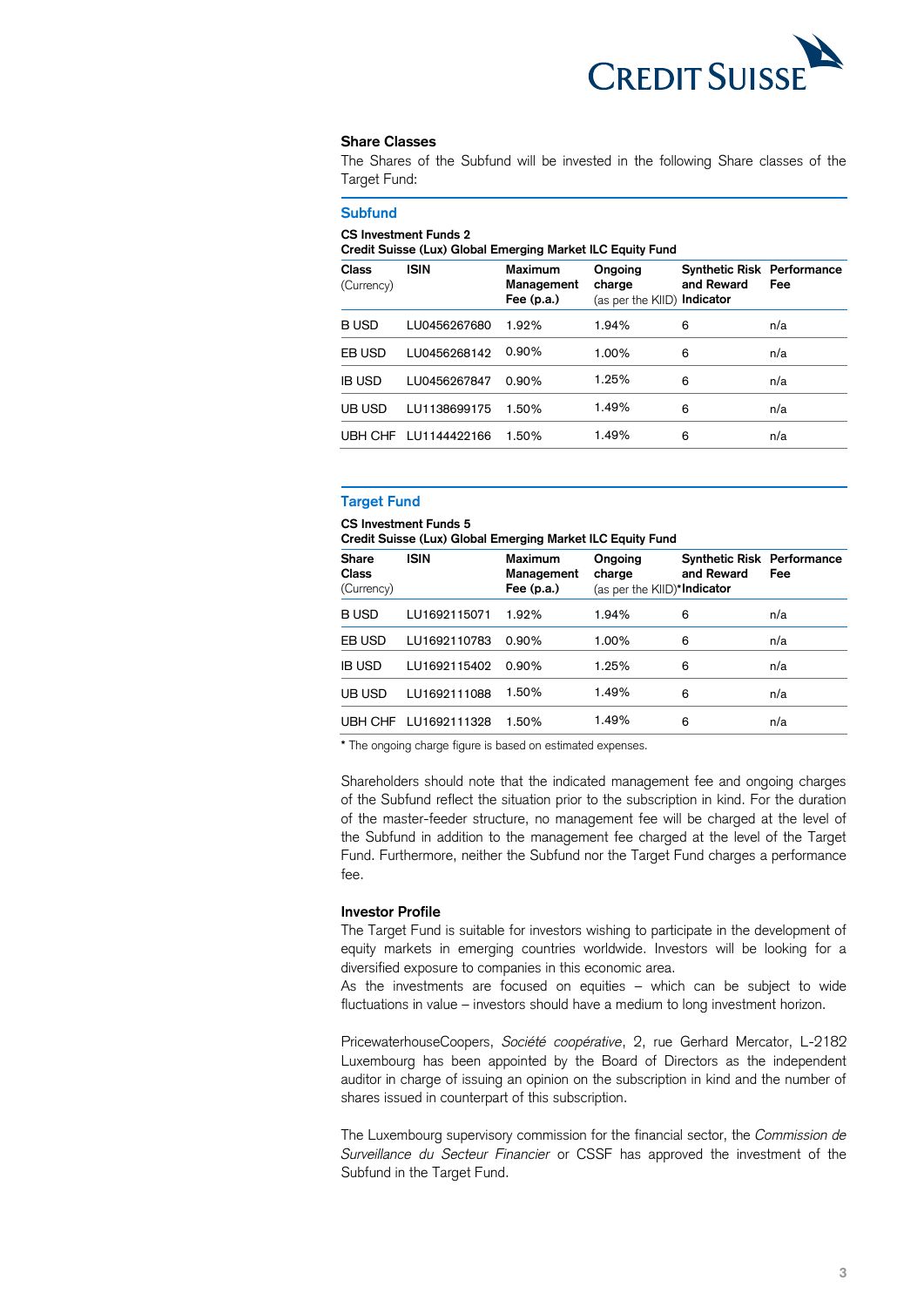

 The amendments made to the Prospectus will enter into force as of 10 April 2018. As of this date, the Subfund will invest almost exclusively in shares of the Target Fund. Shareholders who do not agree with these amendments may redeem their Shares in the Subfund free of charge until 06 April 2018.

 The prospectus of the Target Fund, its relevant Key Investor Information Document (KIIDs), the latest annual and semi-annual reports as well as the articles of incorporation may also be obtained from the Company in accordance with the provisions of the prospectus. The documents are also available on [www.credit-suisse.com.](http://www.credit-suisse.com/)

# **2. Liquidation in kind of CS Investment Funds 2 – Credit Suisse (Lux) Global Emerging Market ILC Equity Fund**

The liquidation process of the Subfund will start on 10 April 2018.

 No further subscriptions/redemptions of Shares will be accepted in the Subfund after 3.00 p.m. CET as from 06 April 2018. A provision of all outstanding debits and any debits that will occur in relation to the liquidation will be made in the Subfund.

 PricewaterhouseCoopers, *Société coopérative*, 2, rue Gerhard Mercator, L-2182 Luxembourg has been appointed by the Board of Directors as independent auditor in charge of issuing an opinion on the Shares of the Subfund that will be cancelled as a result of the liquidation of the Subfund.

 The net liquidation proceeds of the Subfund will be distributed in kind to the Shareholders on 10 April 2018.

 After closure of the liquidation, the accounts and the books of the Subfund shall be filed with Credit Suisse Fund Services (Luxembourg) S.A. during a period of five years.

 Any legal, advisory or administrative costs associated with the preparation and the completion of the changes under points (1) and (2) above will be borne by Credit Suisse Fund Management S.A., except the auditor fees which will be charged to the Subfund. Transaction costs related to the sale and purchase of securities will be borne by the Subfund.

 As a result of the changes under points (1) and (2) above, the Shareholders of the Subfund will be allocated shares in the Target Fund and become shareholders of the Target Fund as of 10 April 2018, and consequently obtain voting rights in the Target Fund.

Fund.<br>Shareholders should inform themselves as to the possible tax implications of the aforementioned changes in their respective country of citizenship, residence or domicile.

 Shareholders should note that the number of shares in the Target Fund they will receive further to the liquidation in kind will correspond to the number of Shares they held in the Subfund at the exchange ratio 1:1 (the issue price per share of the Target Fund will be the same as the last calculated NAV per share of the Subfund). Further to the liquidation, the Shares in the Subfund will no longer entitle the Shareholders to any rights in the Subfund or the Company.

 Following the above mentioned liquidation in kind, the Subfund "CS Investment Funds 2 – Credit Suisse (Lux) Emerging Market ILC Equity Fund" will cease to exist.